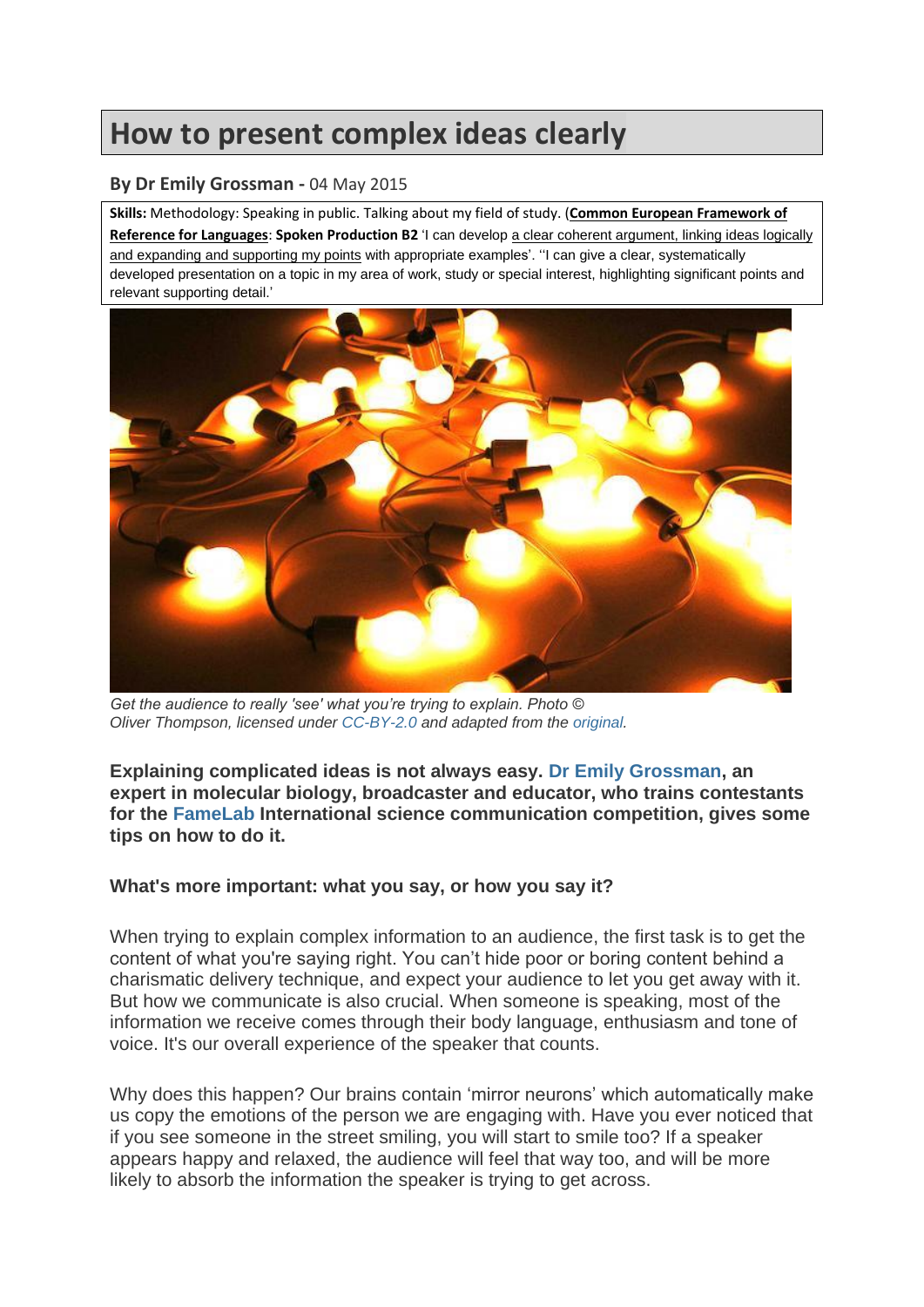The more complex the information, the more important this is. Imagine trying to explain your latest scientific discovery in a flat, monotone voice. If you don't sound excited, the listener won't feel excited either. They will find it harder to engage with the information, and therefore, crucially, it will be more of a challenge for them to understand it.

# **How much technical detail should you include?**

This is a tricky one. Generally, as little as possible! Try not to use technical language. If you do, make sure it is absolutely necessary in order to help the audience understand or appreciate your point – and ensure that you explain the word or term immediately afterwards.

Remember that there is a difference between using language that is simple (easy to understand), and simplistic (treating the problem as if it is not actually very complex at all). Keep your words as simple and clear as possible, and use real-life examples and illustrations where possible. But don't patronise your audience by pretending that something is not as complicated as it really is.

# **How should you use body language when presenting an idea?**

Good body language is crucial to keeping an audience engaged and interested. If you look alert but relaxed, your audience will mirror this and feel the same way. Stand up straight, but relax any tension or stiffness in your body. It's a good idea to gesture with your hands in such a way that helps to make clear what you are explaining – but only do this if it feels natural, and try not to wave your arms around unnecessarily!

# **Be yourself**

The best presenters do not try to emulate anyone else; they are simply a bigger version of themselves. It is important to celebrate your own uniqueness and use your own way of communicating. Think about how you would tell your friends an exciting thing that happened to you today, and what gestures you would naturally use.

## **Watch out for distracting movements**

Pacing or moving around as you talk can sometimes add to the excitement of the story, but it can also be distracting. Always try and work out if the way in which you are moving is in keeping with the emotion or content you are trying to get across.

It is a good idea to video yourself to see if there are any things you are doing that are distracting or give away your nerves. Fidgeting, fiddling, shifting your weight, swaying or playing with a pen are classic examples of this.

## **Make eye contact with your audience**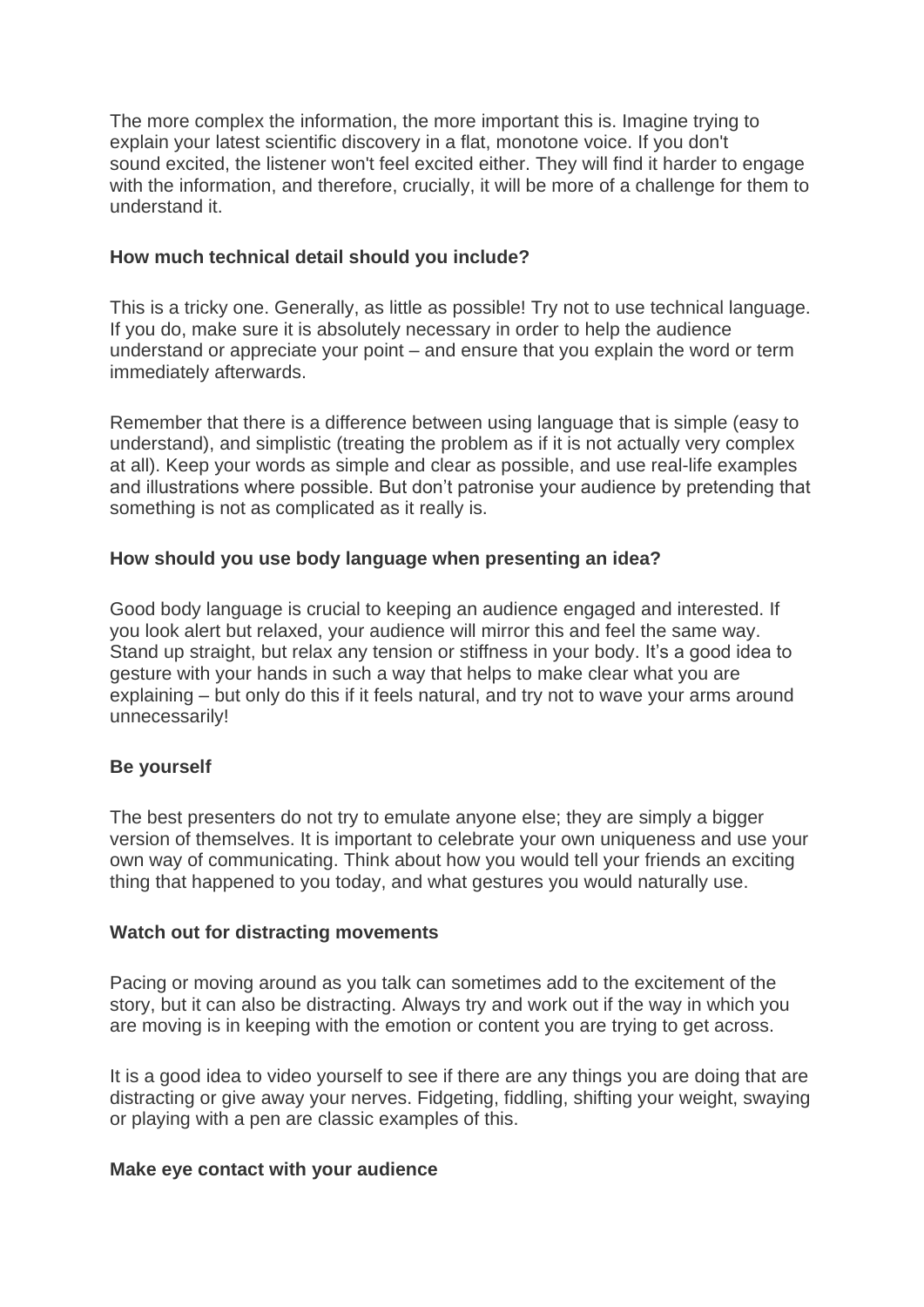One of the most important areas of body language is eye contact. This can really help an audience feel immersed in the story, but can also help you, as a presenter, to feel less nervous. A few seconds of eye contact with individual audience members will actually help to calm your nerves. This will feel a lot longer than is initially comfortable, but try to allow it to feel like you're engaging with just that person for a good few seconds before moving on, and try to make sure you include everyone in the room.

# **Metaphors and imagery can help convey a complex idea**

They say that a picture paints a thousand words, and that's equally true for the images we create through words. If you can get an audience to really 'see' what you're trying to explain, they will not only be able to understand it better, but they will also remember it.

Analogies and metaphors work really well, especially if there are no real-life examples to draw on. You do have to make sure that your chosen comparison really works, but a good metaphor for a complex topic will stay in people's minds forever.

For example, I use a horse-racing analogy to explain electricity to my students. The horses are the electrons, and the race track is the electrical circuit.

# **Break your presentation down into manageable parts**

First, imagine your presentation as a rickety rope bridge that is being used to cross a deep ravine. Any weak points, and the whole thing could unravel at any moment, sending you hurtling towards the river below. Not ideal. Most of us have felt like this at some point when giving a talk, especially if we're presenting something new.

However, you could instead think of your talk as a series of stepping stones, and imagine yourself hopping easily from one stone to another. If one stone becomes wobbly or is washed away, you can simply jump forwards, sideways, or even backwards. Your journey to the other side will remain intact.

If you can think of your talk as a series of self-contained mini-talks, then if one part goes wrong, gets forgotten, or simply doesn't feel like it's working on the day, just jump to the next part – you can always go back to it later.

## **Make adrenaline work in your favour**

Nerves are a perfectly normal phenomenon, and are a very useful way of making sure that you are fully energised, revved up, and ready to deliver your talk. So embrace the adrenaline rush and try to think of it as excitement rather than fear. It's all right to have butterflies in your tummy – the trick is to get them all flying in the same direction!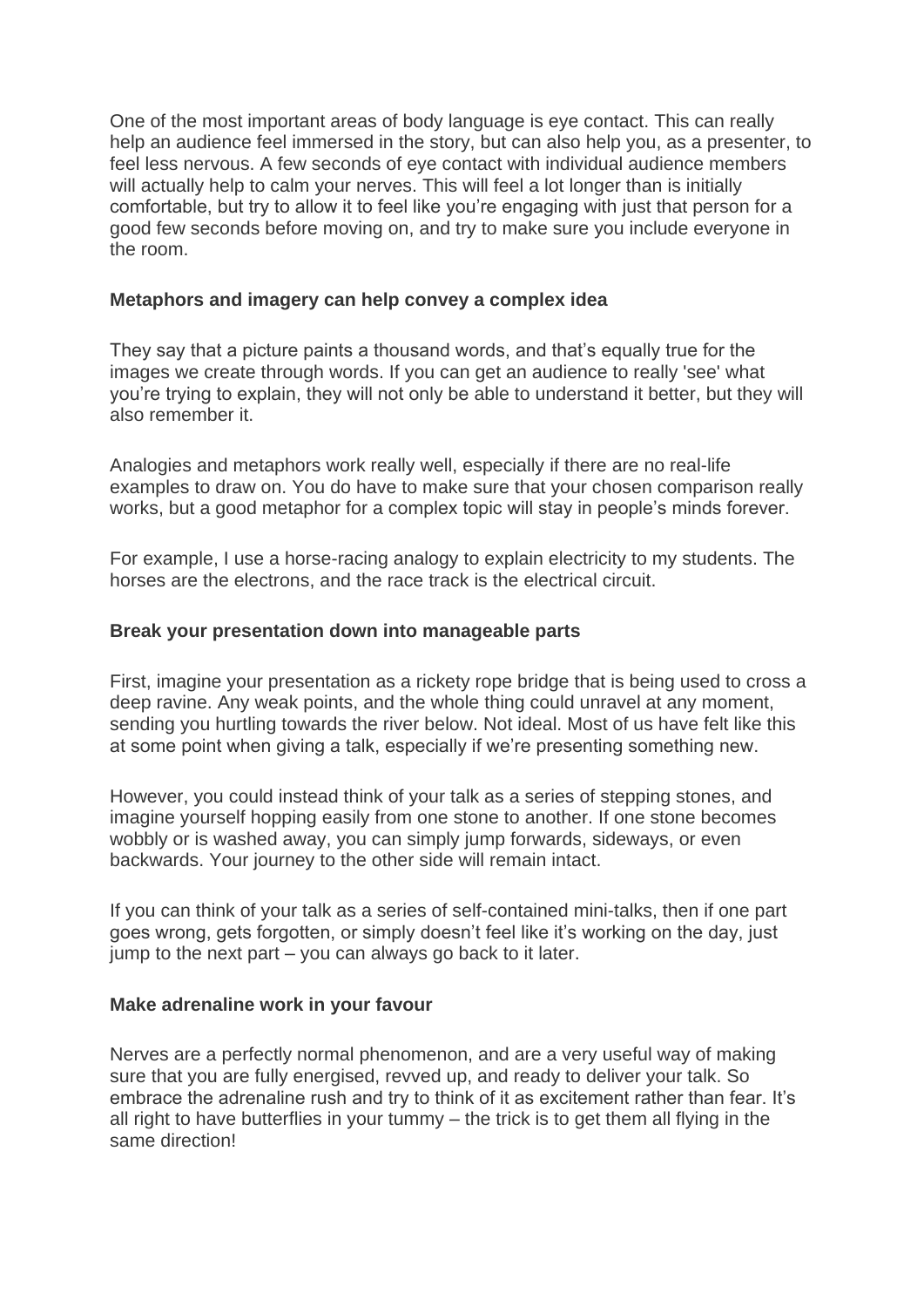## **Exercise, music and meditation can help**

I find it helpful to do some physical exercise a little while before I'm going to give a talk. I go for a quick run or even just jump about to some music. (…)

Above all, try to remember to have fun! Think to yourself: 'This is my moment, where I get to talk about something that I'm truly passionate about, so I'm going to enjoy it.'

**Follow Emily on Twitter at [@DrEmilyGrossman.](https://twitter.com/dremilygrossman) You can contact her for communications training or science tuition via her [website.](http://www.emilygrossman.co.uk/)**

**As part of the [FameLab International](http://famelab.org/) competition in partnership with the Cheltenham Festival, finalists have three minutes to explain a concept from science, technology, engineering, maths or medicine. The grand final is in June 2015.**

# *READING COMPREHENSION*

*\_\_\_\_\_\_\_\_\_\_\_\_\_\_\_\_\_\_\_\_\_\_\_\_\_\_\_\_\_\_\_\_\_\_\_\_\_\_\_\_\_\_\_\_\_\_\_\_\_\_\_\_\_\_\_\_\_\_\_\_\_\_\_\_\_\_\_\_\_\_\_\_\_\_\_\_\_\_\_\_\_\_*

*\_\_\_\_\_\_\_\_\_\_\_\_\_\_\_\_\_\_\_\_\_\_\_\_\_\_\_\_\_\_\_\_\_\_\_\_\_\_\_\_\_\_\_\_\_\_\_\_\_\_\_\_\_\_\_\_\_\_\_\_\_\_\_\_\_\_\_\_\_\_\_\_\_\_\_\_\_\_\_\_\_\_*

**1. Who is Dr Emily Grossman?**

#### **2. Take notes on what matters according to her about:**

| What people say when speaking in<br>public       |  |
|--------------------------------------------------|--|
| The way they address the audience                |  |
| What tools people use to convey<br>their message |  |

*\_\_\_\_\_\_\_\_\_\_\_\_\_\_\_\_\_\_\_\_\_\_\_\_\_\_\_\_\_\_\_\_\_\_\_\_\_\_\_\_\_\_\_\_\_\_\_\_\_\_\_\_\_\_\_\_\_\_\_\_\_\_\_\_\_\_\_\_\_\_\_\_\_\_\_\_\_\_\_*

*\_\_\_\_\_\_\_\_\_\_\_\_\_\_\_\_\_\_\_\_\_\_\_\_\_\_\_\_\_\_\_\_\_\_\_\_\_\_\_\_\_\_\_\_\_\_\_\_\_\_\_\_\_\_\_\_\_\_\_\_\_\_\_\_\_\_\_\_\_\_\_\_\_\_\_\_\_\_\_*

#### **3. Explain what she understands by 'mirror neurons':**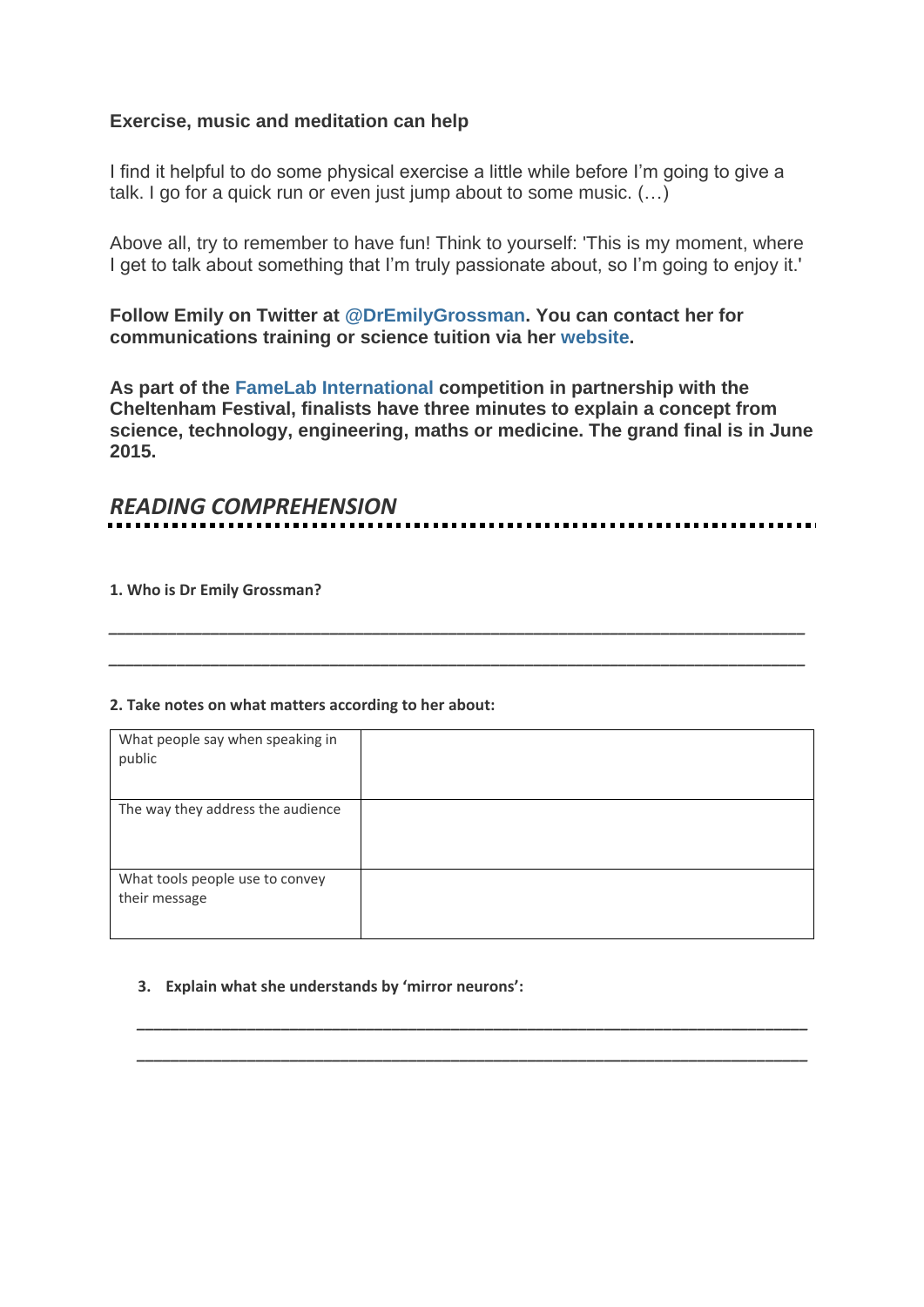#### **4. Read through the text and take notes on the tips she gives: Do you know other techniques?**

| 1/ Technical details     |  |
|--------------------------|--|
|                          |  |
|                          |  |
|                          |  |
|                          |  |
|                          |  |
| 2/ Body language         |  |
|                          |  |
|                          |  |
|                          |  |
|                          |  |
|                          |  |
| 3/ Being yourself        |  |
|                          |  |
|                          |  |
|                          |  |
|                          |  |
| 4/ Distracting movements |  |
| $\pmb{\epsilon}$         |  |
|                          |  |
|                          |  |
|                          |  |
| 5/ Eye contact           |  |
|                          |  |
|                          |  |
|                          |  |
|                          |  |
|                          |  |
| 6/ Metaphors and imagery |  |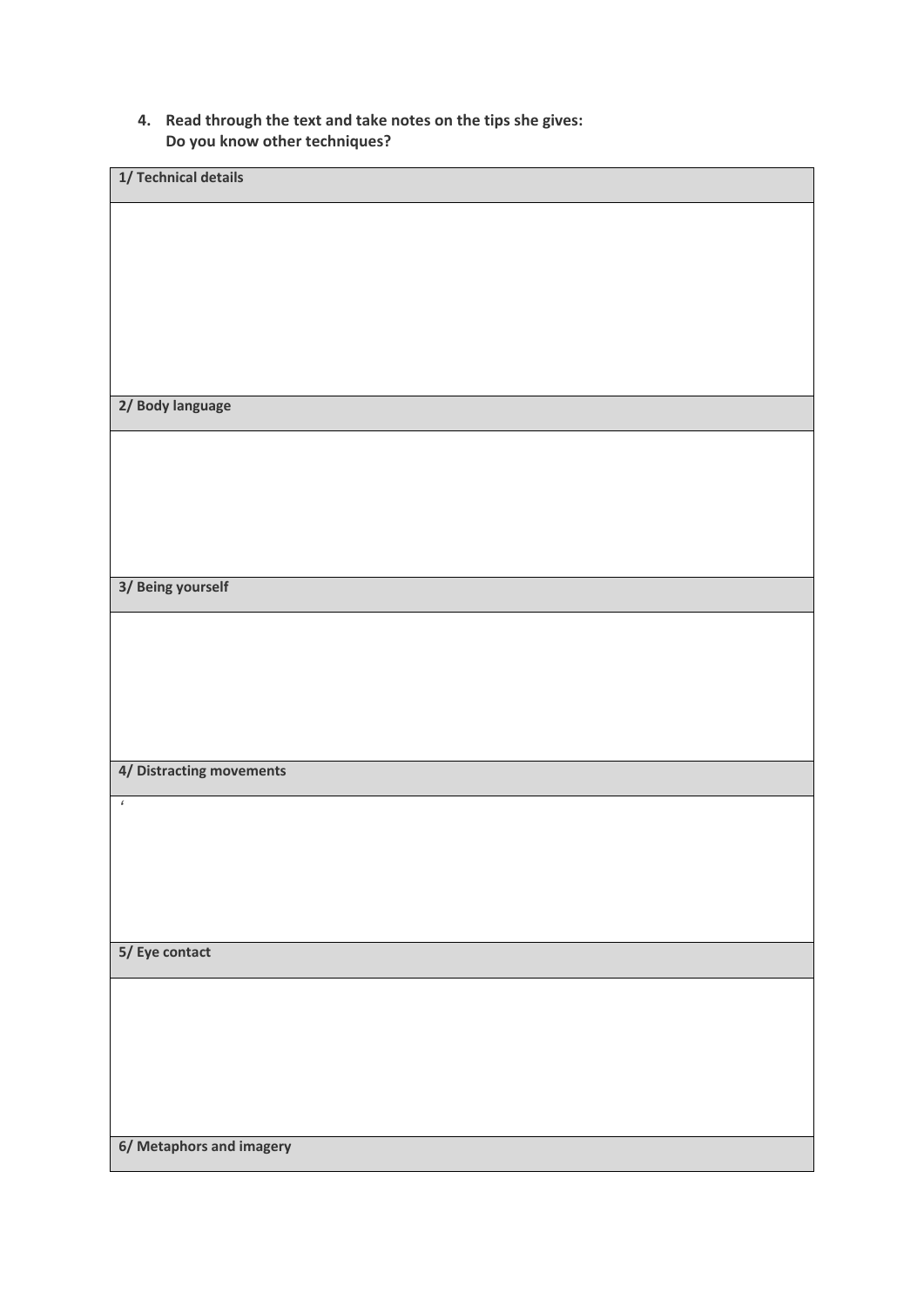# **7/ Your presentation parts**

**8/ Adrenaline**

**9/ Other tools that can help and what to bear in mind**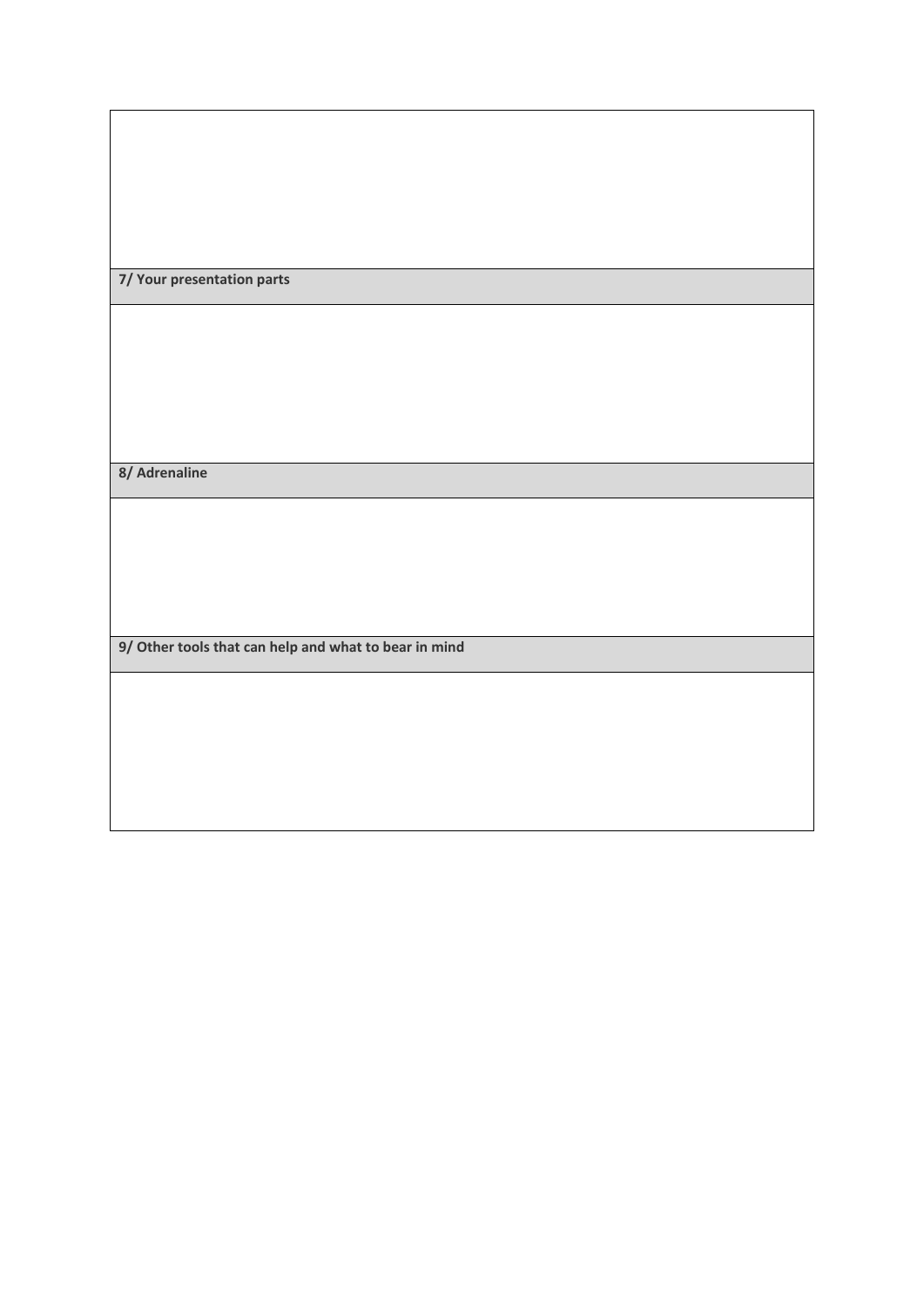*Extra information @ <https://www.cheltenhamfestivals.com/science/famelab/what-is-famelab/>*

. . . . . . . .

# **VIDEO N°1:** *Famelab International Finalist Interviews 2017*

**from:** [https://www.youtube.com/watch?time\\_continue=4&v=ISF02ZGwa2c](https://www.youtube.com/watch?time_continue=4&v=ISF02ZGwa2c)

#### *Watch the video presenting some FameLab competition finalists*

#### **As you watch, take notes on following information:**

| Speaker #1             | How she heard of<br>FameLab               |  |
|------------------------|-------------------------------------------|--|
| Speaker #2             | How many countries<br>are represented     |  |
| Speaker #2             | Who pushed her to<br>register             |  |
| Speaker #3             | What he finds<br>interesting in the event |  |
| Speaker #5             | <b>What communication</b><br>means to him |  |
| Speaker #6             | Speaker's origin                          |  |
| Speaker #7             | Why she participated                      |  |
| <b>Talks mentioned</b> |                                           |  |
|                        |                                           |  |
|                        |                                           |  |
|                        |                                           |  |
|                        |                                           |  |
|                        |                                           |  |
|                        |                                           |  |
|                        |                                           |  |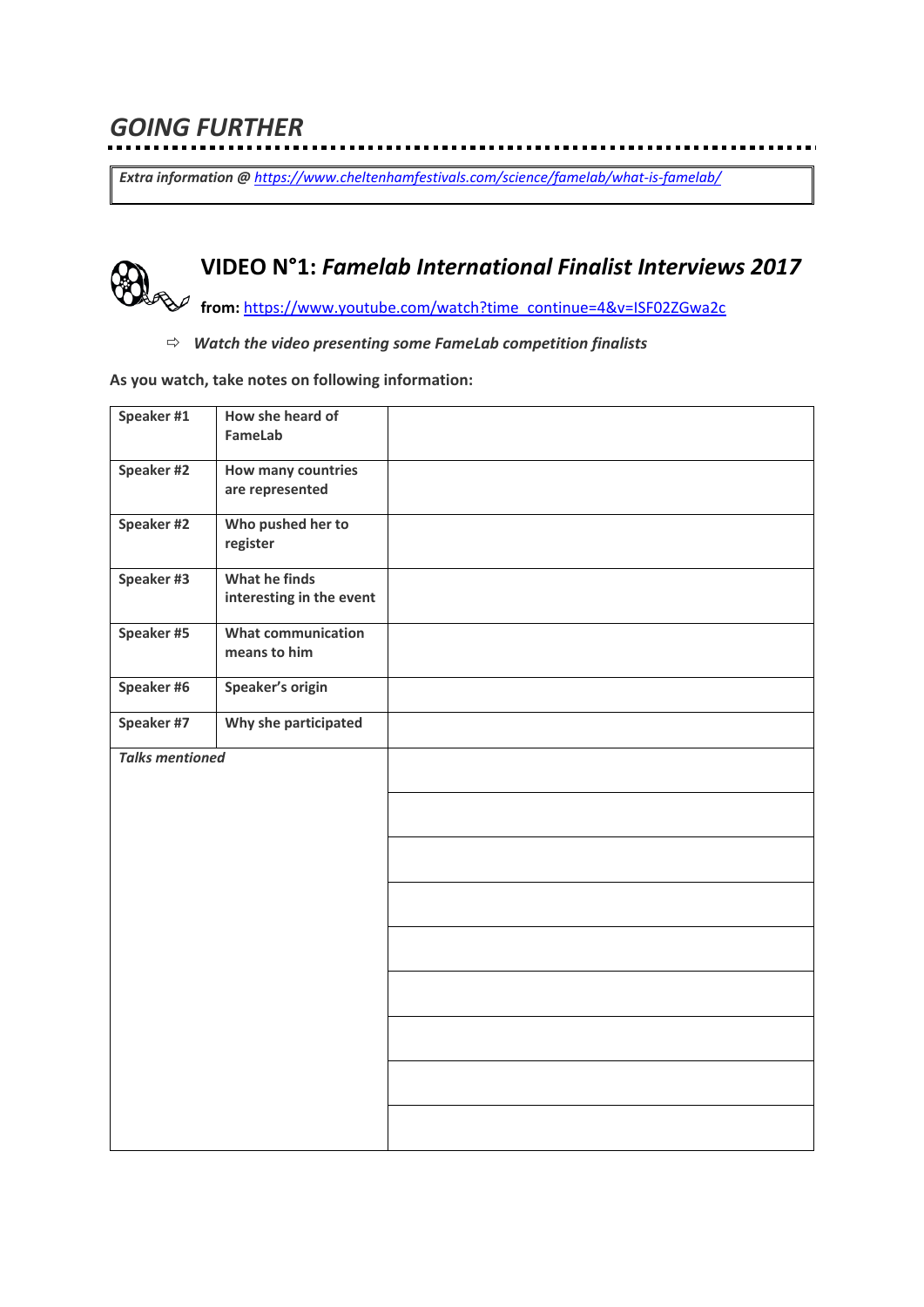# **VIDEO N°2:** *Tshiamo Legoale - Famelab International Final 2017*

**from :** <https://www.youtube.com/watch?v=9vjZxxUCh2E>

#### **Discuss: does Tshiamo Legoale follow Dr Emily Grossman's tips?**

#### **1. Take notes on the following elements:**

| What she is searching to obtain                                |  |
|----------------------------------------------------------------|--|
| Her occupation                                                 |  |
| What she uses to reach her goal                                |  |
| What she focuses on                                            |  |
| What is carried from the 'roots to the shoots of the<br>plants |  |

**2. What images does the speaker use to explain how gold particles are transported within the plant?**

*\_\_\_\_\_\_\_\_\_\_\_\_\_\_\_\_\_\_\_\_\_\_\_\_\_\_\_\_\_\_\_\_\_\_\_\_\_\_\_\_\_\_\_\_\_\_\_\_\_\_\_\_\_\_\_\_\_\_\_\_\_\_\_\_\_\_\_\_\_\_\_\_\_\_\_\_\_\_\_\_\_\_*

*\_\_\_\_\_\_\_\_\_\_\_\_\_\_\_\_\_\_\_\_\_\_\_\_\_\_\_\_\_\_\_\_\_\_\_\_\_\_\_\_\_\_\_\_\_\_\_\_\_\_\_\_\_\_\_\_\_\_\_\_\_\_\_\_\_\_\_\_\_\_\_\_\_\_\_\_\_\_\_\_\_\_*

*\_\_\_\_\_\_\_\_\_\_\_\_\_\_\_\_\_\_\_\_\_\_\_\_\_\_\_\_\_\_\_\_\_\_\_\_\_\_\_\_\_\_\_\_\_\_\_\_\_\_\_\_\_\_\_\_\_\_\_\_\_\_\_\_\_\_\_\_\_\_\_\_\_\_\_\_\_\_\_\_\_\_*

*\_\_\_\_\_\_\_\_\_\_\_\_\_\_\_\_\_\_\_\_\_\_\_\_\_\_\_\_\_\_\_\_\_\_\_\_\_\_\_\_\_\_\_\_\_\_\_\_\_\_\_\_\_\_\_\_\_\_\_\_\_\_\_\_\_\_\_\_\_\_\_\_\_\_\_\_\_\_\_\_\_\_*

**3. What is the scientific name of the process she describes?**

**4. a) Eventually, what does she hope to develop?**

**b) What would it represent for people?**

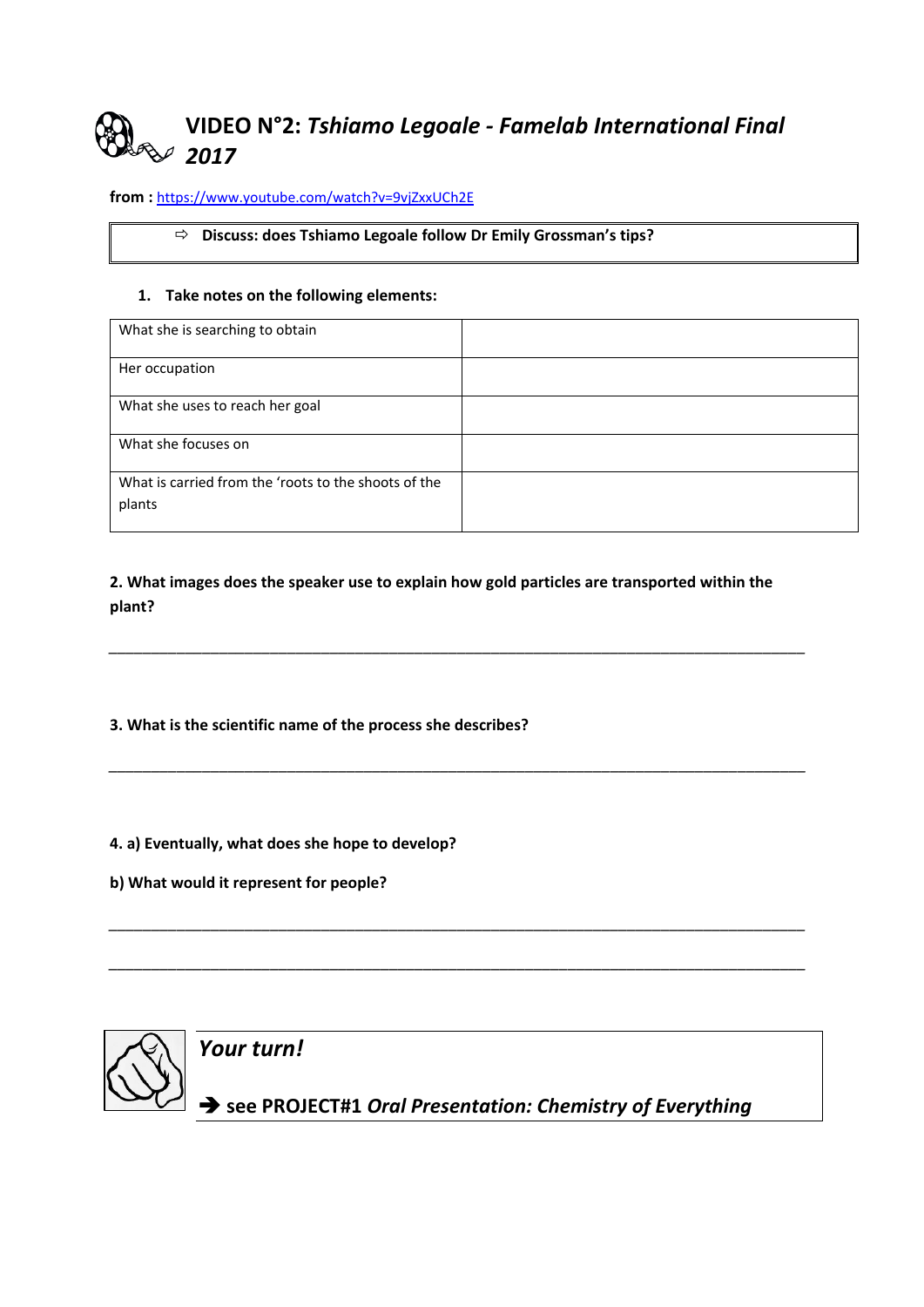# **ANSWERS**

# *READING COMPREHENSION*

#### **1. Who is Dr Emily Grossman?**

*She is an expert in molecular biology, broadcaster and eductor.* 

*She trains contestants for the FameLab International competition.*

#### **2. Take notes on what matters according to her about:**

| What people say when speaking in public       | The first task is to get the content of what you're<br>saying right (par. 1) |
|-----------------------------------------------|------------------------------------------------------------------------------|
| The way they address the audience             | is also crucial (par. 1)                                                     |
| What tools people use to convey their message | body language, enthusiasm and tone of voice (par.<br>1)                      |

- 5. Explain what she understands by 'mirror neurons': *The fact that we tend to copy the emotions of people we have in front of us (when people smile at us, etc).*
- 6. Read through the text and take notes on the tips she gives: Do you know other techniques?

#### **1/ Technical details**

*'as little as possible! '*

*(only if…)' absolutely necessary'*

*'ensure that you explain the word or term immediately afterwards.'*

*'Keep your words as simple and clear as possible, and use real-life examples and illustrations where possible'*

**2/ Body language**

*'Stand up straight, but relax any tension or stiffness in your body.'*

*'gesture with your hands' (as long as…) 'it feels natural'*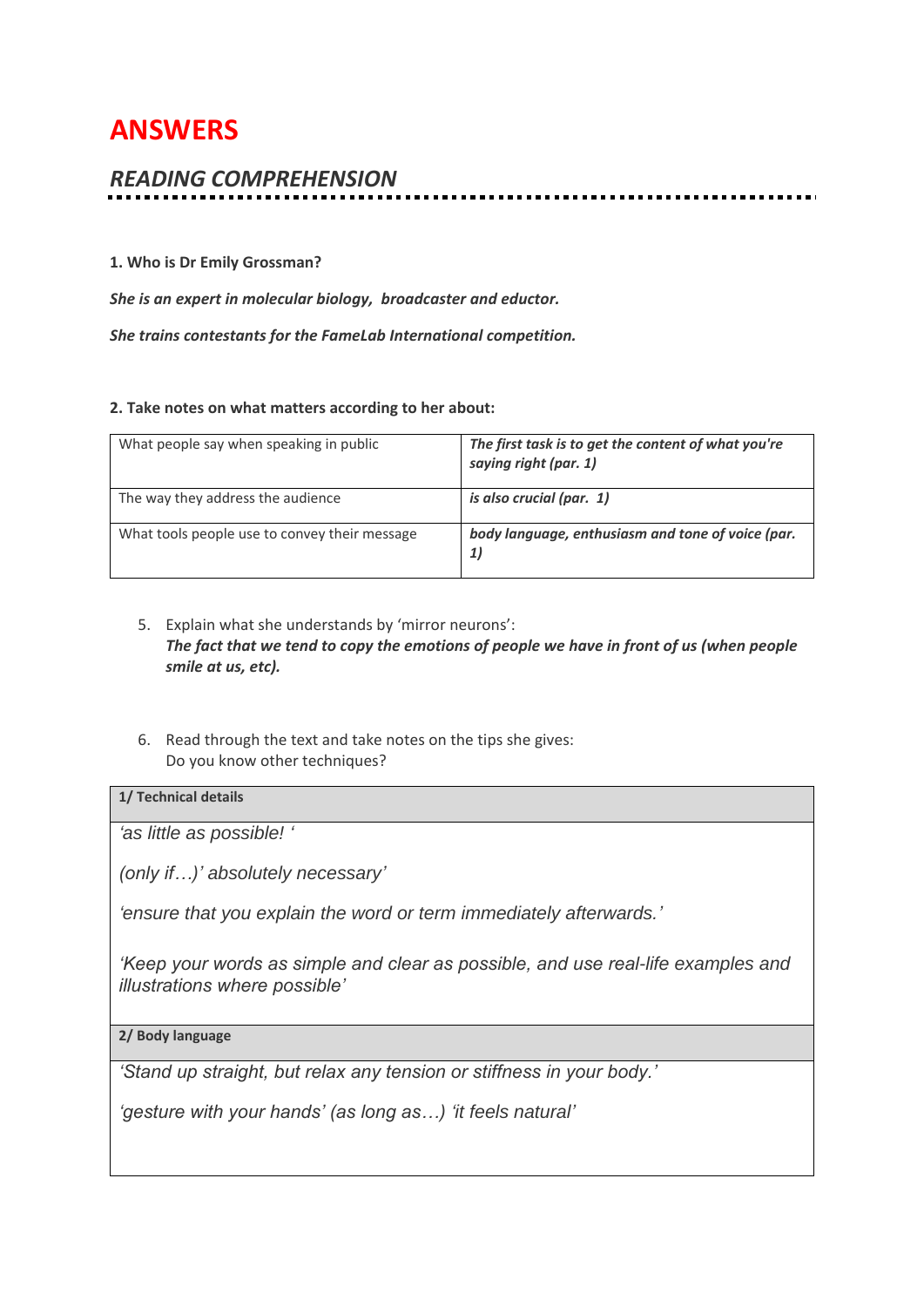**3/ Being yourself**

*'celebrate your own uniqueness and use your own way of communicating'*

**4/ Distracting movements**

*'Always try and work out if the way in which you are moving is in keeping with the emotion or content you are trying to get across.'*

*'It is a good idea to video yourself'*

**5/ Eye contact**

*'help an audience feel immersed in the story'*

*'help you, as a presenter, to feel less nervous'*

*'make sure you include everyone in the room'*

**6/ Metaphors and imagery**

*'get an audience to really 'see' what you're trying to explain'*

*+ 'also remember it'*

*'Analogies and metaphors'* ➔*' if there are no real-life examples'*

**7/ Your presentation parts**

*'think of your talk as a series of self-contained mini-talks'*

*'you can always go back to (it) later'*

**8/ Adrenaline**

*'embrace the adrenaline rush and try to think of it as excitement rather than fear'*

**9/ Other tools that can help and what to bear in mind**

*'physical exercise (…) quick run or even just jump about to some music'*

*'have fun! '*

*'Think to yourself: 'This is my moment, where I get to talk about something that I'm truly passionate about'*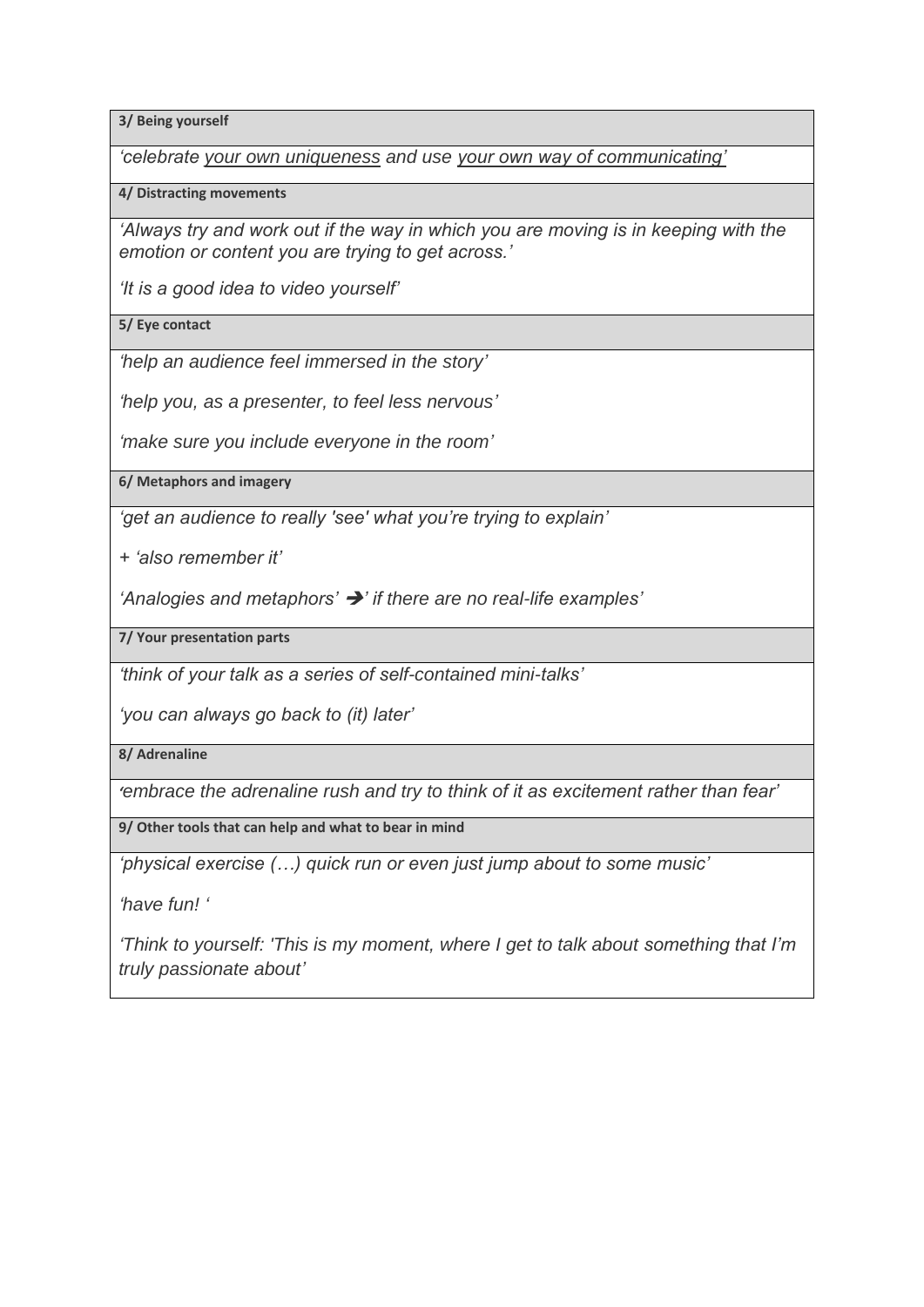# *GOING FURTHER*

*Extra information @ <https://www.cheltenhamfestivals.com/science/famelab/what-is-famelab/>*

. . . . . . . .

# **VIDEO N°1:** *Famelab International Finalist Interviews 2017*

**from:** [https://www.youtube.com/watch?time\\_continue=4&v=ISF02ZGwa2c](https://www.youtube.com/watch?time_continue=4&v=ISF02ZGwa2c)

*Watch the video presenting some FameLab competition finalists*

**As you watch, take notes on the following information:**

| Speaker #1             | How she heard of<br>FameLab                  | <b>Through Facebook</b>                                                                                                                         |
|------------------------|----------------------------------------------|-------------------------------------------------------------------------------------------------------------------------------------------------|
| Speaker #2             | <b>How many countries</b><br>are represented | 31                                                                                                                                              |
| Speaker #2             | Who pushed her to<br>register                | <b>Her supervisor</b>                                                                                                                           |
| Speaker #3             | What he finds<br>interesting in the event    | Understanding how people think and act                                                                                                          |
| Speaker #5             | <b>What communication</b><br>means to him    | No more 'us and them'<br>' it's helping people understand science and helping scientists<br>to understand what's actually important to people.' |
| Speaker #6             | Speaker's origin                             | <b>Mauritius</b>                                                                                                                                |
| Speaker #7             | Why she participated                         | Because her university told her about it. They had been<br>impressed about the training a former student got at<br>FameLab's previous edition.  |
| <b>Talks mentioned</b> |                                              | 'our immune responses to Malaria and what makes it so<br>dangerous.'                                                                            |
|                        |                                              | 'eating pooh'                                                                                                                                   |
|                        |                                              | 'what is that new car smell?'                                                                                                                   |
|                        |                                              | 'the translocation ability of plants'                                                                                                           |
|                        |                                              | 'the story of the first day of your life in which you were a single<br>cell'                                                                    |
|                        |                                              | 'Having the green power'                                                                                                                        |
|                        |                                              | 'epilepsy'                                                                                                                                      |
|                        |                                              | 'alkane reverse combustion'                                                                                                                     |
|                        |                                              | 'using honey to boost the good bacteria that live in our gut'                                                                                   |